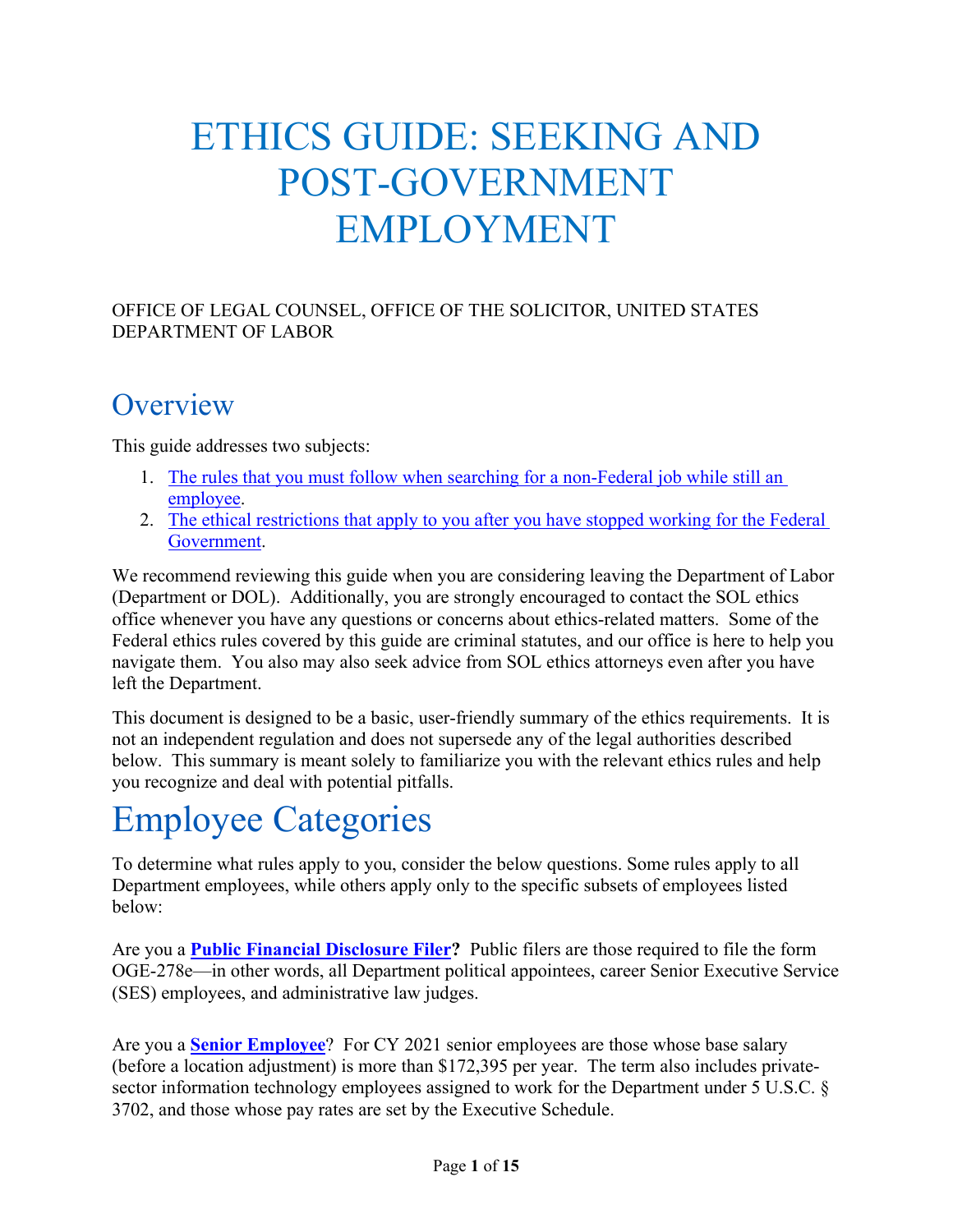Are you an **[Ethics Pledge Signer](#page-2-2)**? This category refers to a subset of employees who were politically appointed by the Biden Administration and have signed the White House's Ethics Pledge. These individuals are subject to additional restrictions. Please note that these rules do not apply to all politically appointed individuals, but only those that signed the pledge.

Are you a **[Very Senior Employee](#page-3-1)**? At the Department of Labor, only the Secretary qualifies as a "very senior employee."

Are you a **[Procurement Official](#page-3-2)**? Broadly speaking, procurement officials are employees who have access to contractor bid or proposal information, or to source selection information.

If none of the categories above apply to you, please read below about the restrictions on your job search and post-employment activities that apply to all Federal employees.

# Summary of Seeking Employment and Post-Government Employment Rules

# All Employees

Limits on seeking employment:

You must disqualify yourself from particular matters that could affect a party with whom you are seeking employment.

Limits on activities after leaving DOL:

Lifetime ban on communicating with or appearing before any agency or court with the intent to influence in connection with any particular matter in which you participated personally and substantially and that involved specific parties. This includes agencies other than the Department of Labor and its components. The ban is limited to the lifeftime of the particular matter. Particular matters include matters such as grants, enforcement actions and litigation.

Two-year ban on communicating with or appearing before any agency or court with the intent to influence in connection with particular matters that were under your official responsibility during your last year of service and that involve specific parties. This includes agencies other than the Department of Labor and its components.

If personally involved in trade or treaty negotiations, you may never use nonpublic information to represent, advise, or assist other parties in negotiations.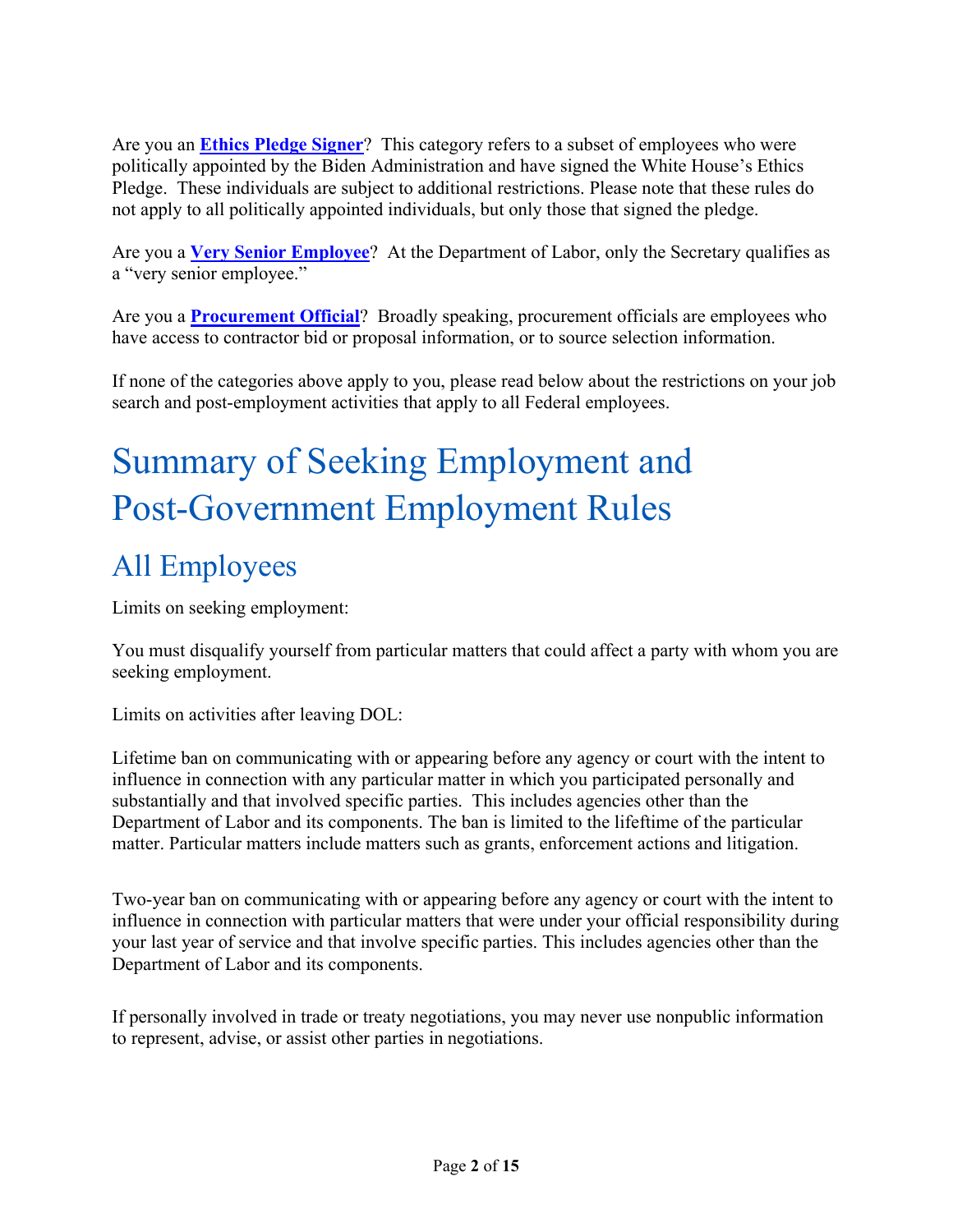# <span id="page-2-0"></span>Public Financial Disclosure Filers

Limits on seeking employment:

Same as all employees **plus:**

Pursuant to the STOCK Act, three (3) business days after beginning negotiations with a prospective employer, you must submit a specific recusal form (available on LaborNet) to the Department's Ethics Office.

Limits on Post Employment:

Depends on the type of employee. See the "Senior Employees," "Ethics Pledge Signer," "Very Senior Employee," and "Procurement Official" categories below.

# <span id="page-2-1"></span>Senior Employees

Limits on seeking employment:

Same as all employees.

Limits on activities after leaving DOL:

Same as all employees **plus**:

One-year ban on communicating with or appearing before the Department or your employing component agency with the intent to influence on any party's behalf regarding any matter, regardless of whether or not you were involved with that matter. One-year ban on representing, aiding, or advising foreign entities in any matter with the intent to influence U.S. Government officials.

# <span id="page-2-2"></span>Ethics Pledge Signers

Limits on seeking employment:

Same as all employees and Public Financial Disclosure filers.

Limits on activities after leaving DOL:

Same as all employees **plus:**

Ban on lobbying senior White House offficials, certain senior executive officials in the White House, or certain senior executive officials any executive agency for the remainder of the Administration in which you served or two years after your federal service ends, whichever is later.

One-year ban on materially assisting others in making communications or appearances that you are prohibited from undertaking yourself; on holding yourself out as being available to engage in lobbying activities in support of any such communications or appearances;and on engaging in such lobbying activities.

If you are a **senior employee,** as defined above, the restrictions that apply to senior employees apply to you and are extended an additional year.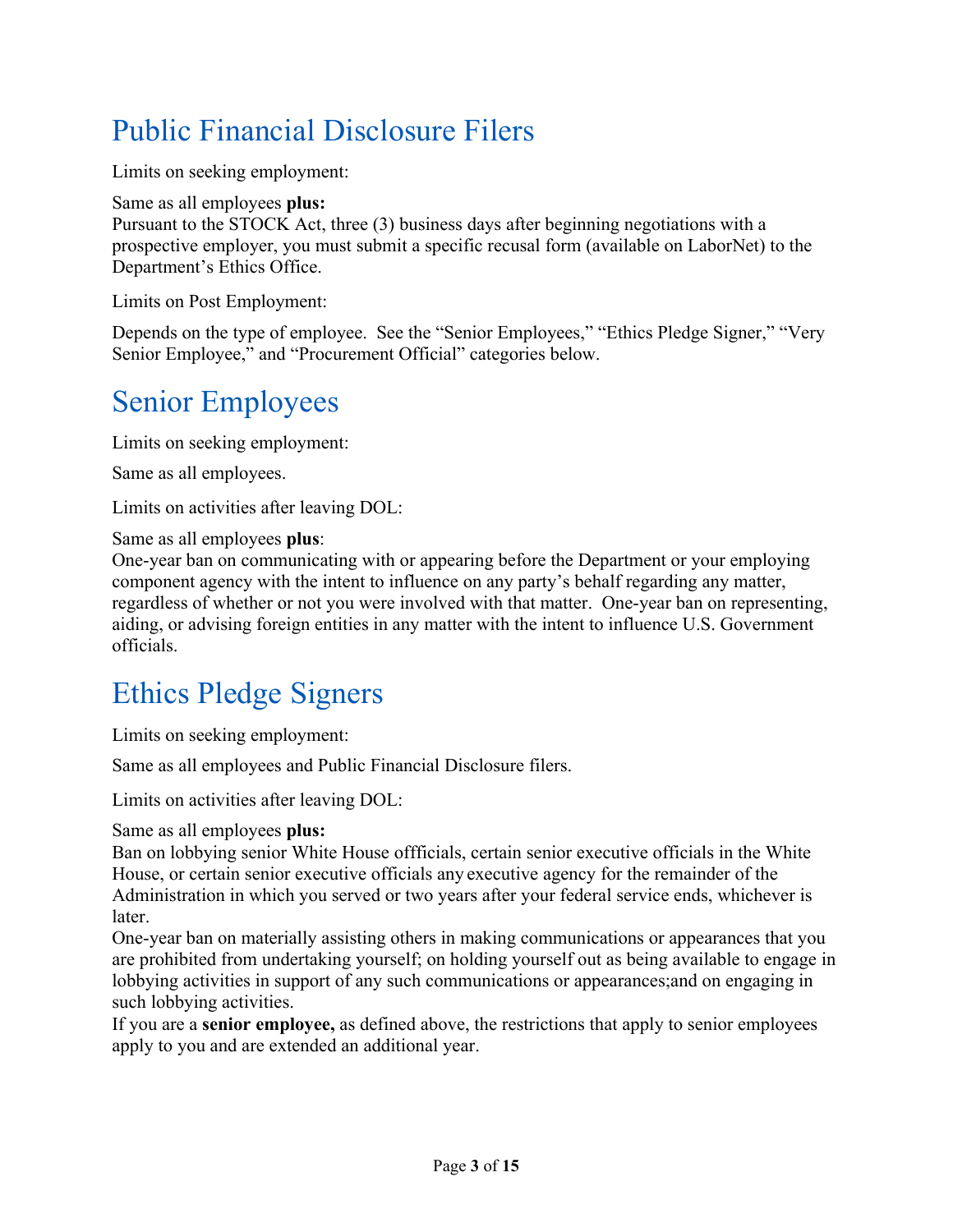# <span id="page-3-1"></span>Very Senior Employee

Limits on seeking employment:

Same as all employees.

Limits on activities after leaving DOL:

#### Same as an Ethics Pledge signer **plus**:

Two-year ban on communicating with a Departmental employee or any executive schedule employee in any agency to influence any matter.

One-year ban on materially assisting others in making communications or appearances that you are prohibited from undertaking yourself; on holding yourself out as being available to engage in lobbying activities in support of any such communications or appearances; and on engaging in such lobbying activities.

## <span id="page-3-2"></span>Procurement Official

Limits on seeking employment:

Same as all employees **plus**:

If working on contracts worth more than \$150,000, you must report if bidders or contractors contact you about employment, and you must reject the offer or else recuse yourself.

Limits on activities after leaving DOL:

#### Same as all employees **plus**:

You may not accept compensation from a winning contractor on a contract worth over \$10 million for one year after leaving the Department if you worked on the procurement or managed the contract.

You may never disclose confidential procurement information prior to the award of the contract in question.

# <span id="page-3-0"></span>Limits on Seeking Employment

# Limits for All Employees

The rules below apply to **all employees,** whether seeking post-government employment or seeking outside employment while with the government. If you do not follow them, you may be subject to **criminal liability. Public financial disclosure filers** and **procurement officials** face additional restrictions, discussed below.

## Recusal from particular matters involving specific parties

When seeking employment from a non-Federal employer, Department employees **may not** participate *personally and substantially* in **any** *particular matter involving specific parties* that could affect that prospective employer's financial interests. If you find yourself in this situation,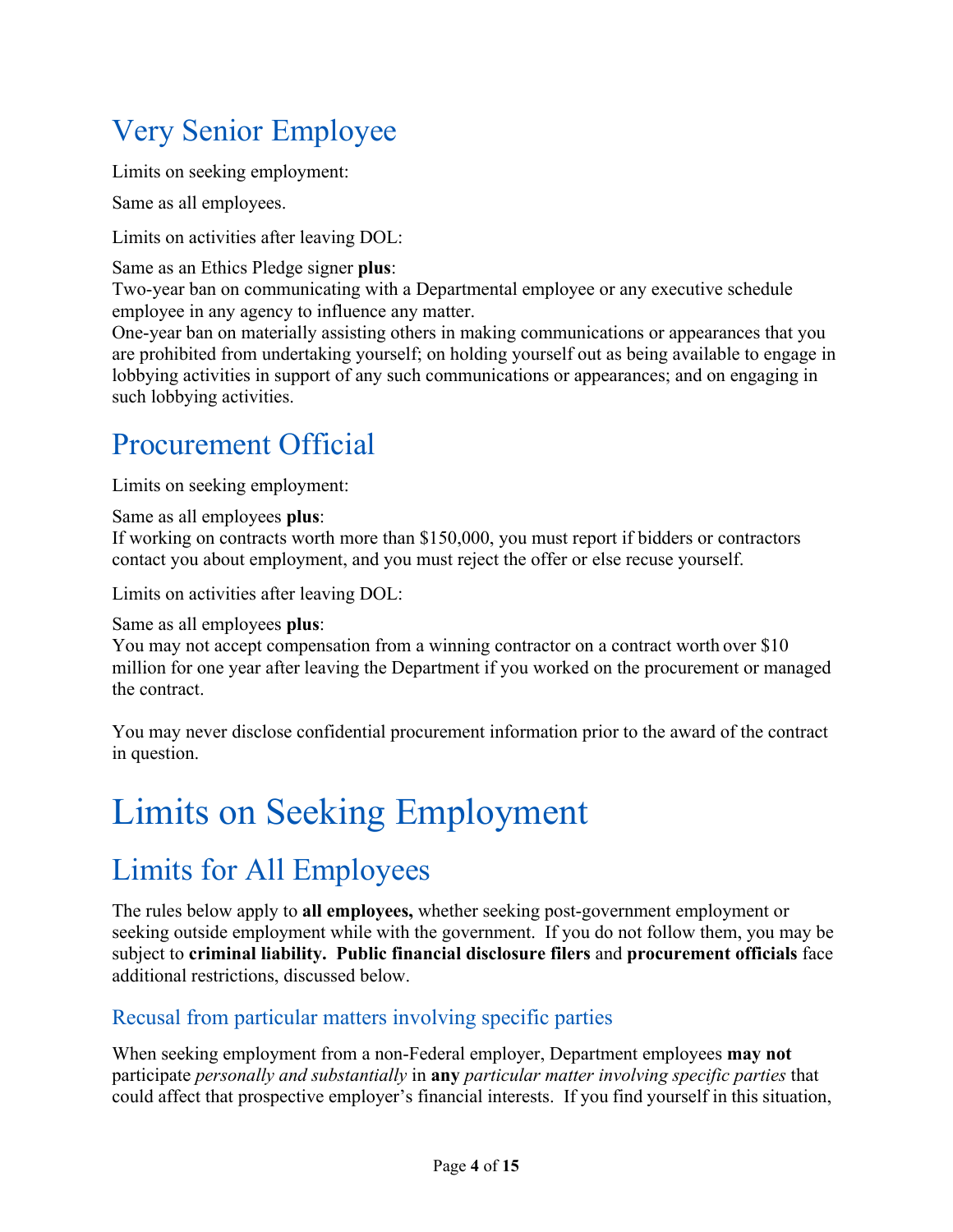you must **recuse yourself** from any duties that might violate this rule. In rare circumstances, you may seek a waiver of the conflict from an agency designee.<sup>1</sup>

#### What does it mean to participate personally and substantially in a matter?

To *participate personally and substantially* means to participate directly by, for example, making a decision, issuing an approval or disapproval, making a recommendation, rendering advice to a decision-maker, or conducting an investigation. The term "substantially" varies based on your level of responsibility within the Department and can range from providing assistance to a colleague to simply reading a document for an Assistant Secretary. Consult the Ethics Office if you have questions.

#### What are particular matters involving specific parties?

*Particular matters involving specific parties* include cases, court proceedings, applications, investigations, contracts, grants, claims, and arrests. They **do not** include *particular matters of general applicability* such as policy decisions, legislation, and regulatory matters that affect a specific industry or a discrete class of persons or businesses. They also do not include broad policy initiatives or regulations (such as a minimum wage or safety standard that applies to *all*  employers, regardless of industry).

**NOTE**: The rules related to when employees must recuse themselves from *particular matters of general applicability* are discussed in the section titled "Recusal from particular matters of general applicability" below.

#### What does it mean to be seeking employment?

The term *seeking employment* is broad and reaches many job-seeking activities. In general, you are considered to be seeking employment if you have communicated with a specific prospective employer that is considering you for employment.

For example, you are *seeking employment* if you have:

- Started negotiations with a prospective employer about a job offer;
- Submitted an online or paper job application to an outside business in response to a job opening;
- Submitted an application to work as a volunteer, full-time employee for a non-profit organization (unpaid employment may still count as prospective employment);
- Submitted an application to a recruiting agency AND the recruiting agency has subsequently notified you that a specific prospective employer is interested in/considering your application;
- Reached out to a former colleague on Facebook or LinkedIn to ask if they have any openings available at their company;

 $1$  18 U.S.C. § 208(a); 5 C.F.R. §§ 2635.601-.606.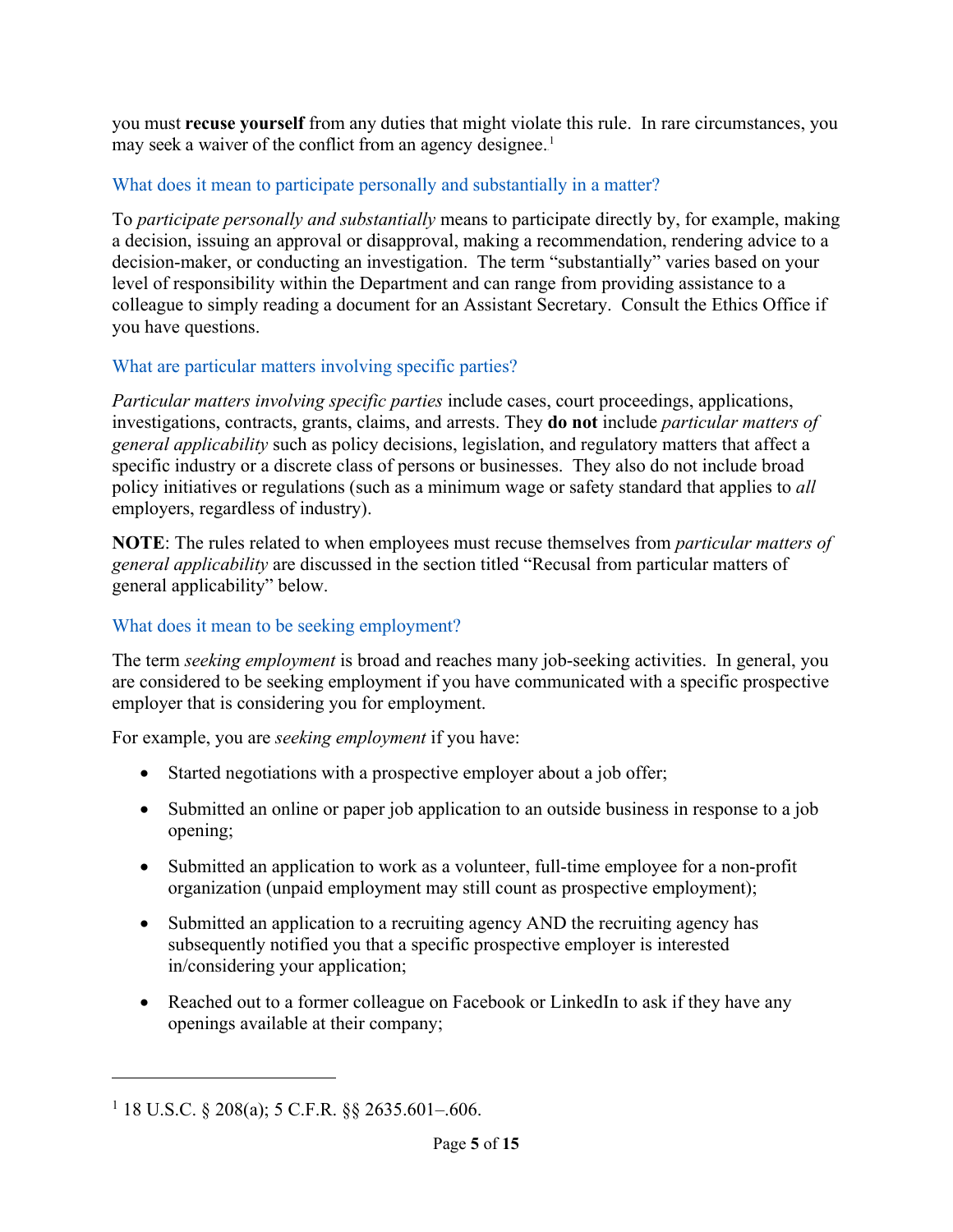- Received an oral offer from a friend over dinner or coffee to come work for his/her business and either said nothing or told them that you will consider the offer; or
- Had dinner or coffee with a friend employed by an outside company who asked if you would be interested in working for the company, and you have indicated that you might be interested.

On the other hand, you are **not** considered to be seeking employment if you have **only** taken the following actions:

- Posted your résumé on LinkedIn or a similar professional networking site (although many different employers may be looking at your résumé, you do not know the identities of *specific* employers that might be considering you for a position);
- Posted your résumé with a recruiting agency that sends your résumé out to many different prospective employers;
- Asked a potential future employer for a job application, but have not yet submitted the job application to the employer;
- Received an email from a friend employed by an outside company asking if you would be interested in a job there, but you have not responded; or
- Offered to volunteer a few times a month at a local food shelter (this type of volunteer service does not rise to the level of "employment").

In addition, you are **no longer** considered to be seeking employment (and no longer need to recuse yourself) if:

- You have **unambiguously** rejected an offer of employment;
	- o Unambiguous rejection: "I cannot consider employment with your organization while I am working on your case/grant/contract, so I am declining your offer."
	- o Ambiguous rejection: "I may be interested in a position, though I'm working for the government and I can't discuss your offer right now."
- You have **unambiguously** withdrawn your application;
- The prospective employer has notified you that your application has been rejected; or
- Two months have passed since you submitted your application, and you have not heard back from the prospective employer.<sup>2</sup>

#### What steps do I need to take to recuse myself?

You must notify your supervisor that you cannot participate in the matter related to your prospective employer. It is **not required** that the notice be in writing, though it is **recommended** to provide notice in writing to be able to prove that you recused yourself.

<sup>2</sup> *See* 5 C.F.R. § 2635.603(b).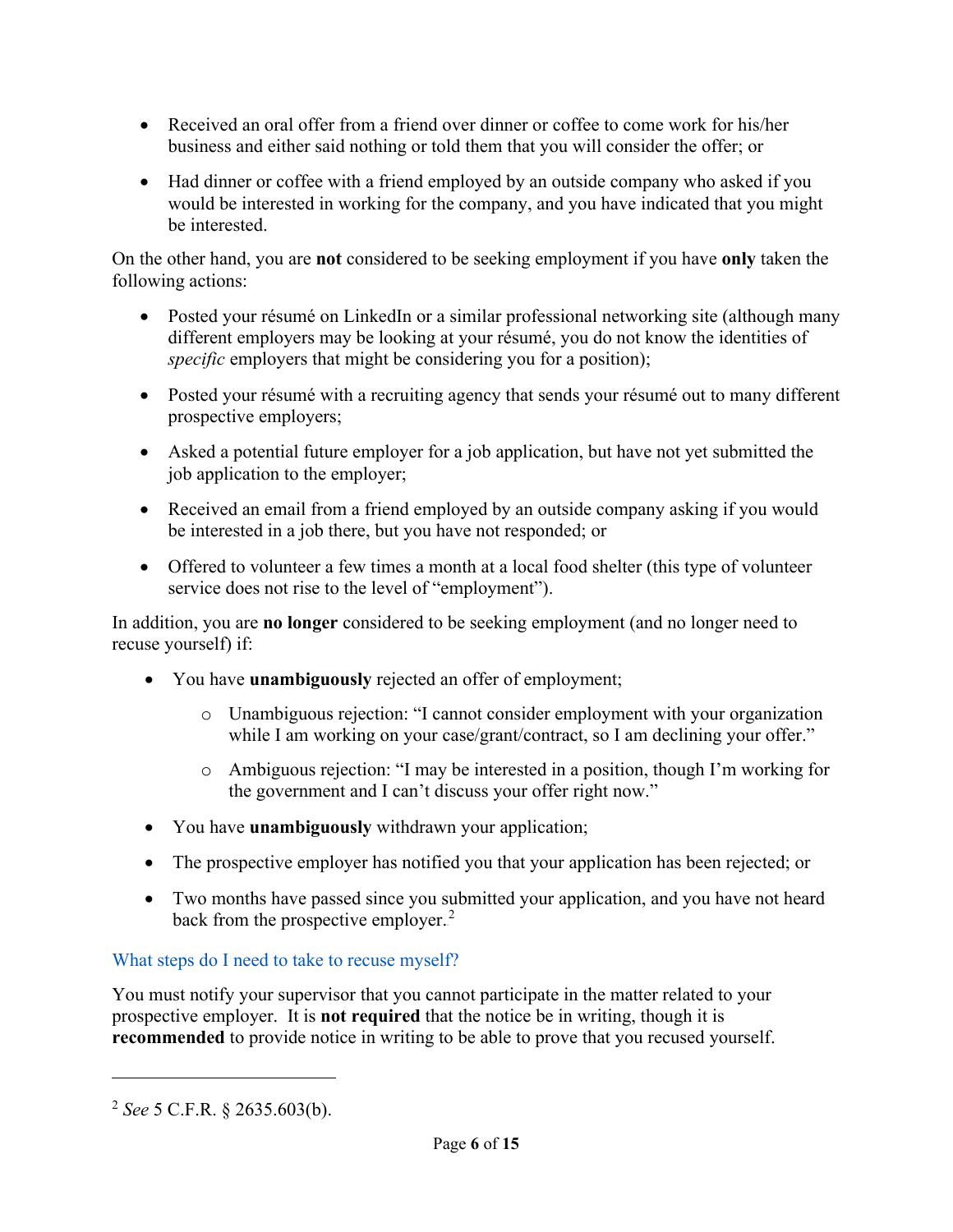Remember, it is your responsibility to take **whatever steps necessary** to ensure that you **do not** participate in the matter. $3$ 

An example of an effective recusal notice would be a letter or email to your supervisor that clearly identifies the prospective employer on whose matter(s) you may not work, who may handle the matter(s) in your absence, and the expected end date(s) for the recusal—in other words, the date you estimate that you will know if your job application has been accepted or rejected. If you do not know when that date will be, you could tell your supervisor **both** the date you think it most likely you will receive an answer on your application **and** the latest possible date you could receive an answer.

#### When and how should I withdraw my recusal?

You should withdraw your recusal when you are no longer seeking employment—specifically, if you have rejected a prospective employer's offer, they have rejected your application, you have withdrawn your application, or two months have elapsed since you have submitted your application and you have heard no response.

To withdraw your recusal, you must notify your supervisor that you no longer need to recuse yourself from matters affecting that prospective employer. If your recusal was in writing, the withdrawal of the recusal **must also** be in writing.

## Recusal from particular matters of general applicability

*Particular matters of general applicability* are policy, regulatory, and legislative actions that affect a *discrete class of persons or businesses*—for example, a regulation that covers a specific sector, such as the banking, mining, or ride-sharing industry. They do not include policy, regulatory, or legislative matters of very broad applicability, such as a workplace safety regulation that affects all employers. If you have **any doubt** as to whether a matter you are working on is a particular matter of general applicability, it is best to err on the side of caution and contact the Ethics office.

Unlike with *particular matters involving specific parties*, discussed above, Department employees do **not** have to recuse themselves from particular matters of general applicability that could affect the financial interests of a prospective employer if:

1. The employee's **only** communication with the prospective employer was an **unsolicited** employment proposal **from** the employee **to** the employer; **AND**

2. The prospective employer has not yet responded to the communication in a way that indicates they might be interested in hiring you.

Under this rule, you do **NOT** need to recuse yourself from working on *particular matters of general applicability* likely to affect the financial interests of your prospective employer if, for example:

• You are working on a regulation governing the construction industry, and you have

 $3 \text{ }5 \text{ }C.F.R. \text{ } § 2635.604(b)-(c).$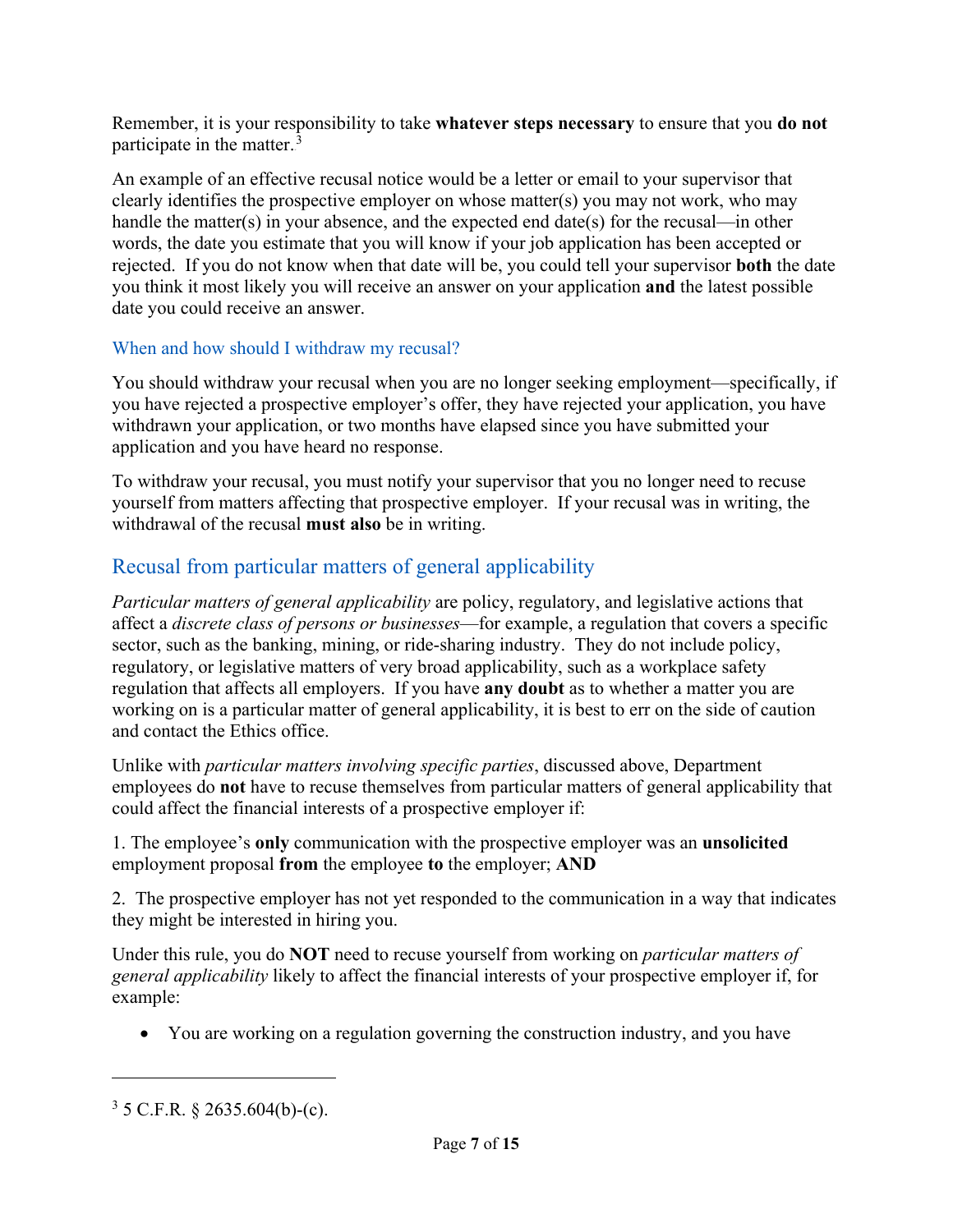submitted your résumé to a construction company, but you have received no response;  $4$ or

• You are working on a minimum wage rule that affects non-profit organizations that offer job readiness programs; youleft a voicemail with a friend who works at a job readiness non=-profit organization asking if you could fill a vacant position at the nonprofit; and you haven't heard back.

However, you must still recuse yourself (see "What steps do I need to take to recuse myself?" above) from working on *particular matters of general applicability* likely to affect the financial interests of your prospective employer if:

- You are working on a regulation targeted at construction companies; you submitted your résumé to a prospective employer in the construction industry; and theyemailed you back indicating they would like to interview you for a job;
- You are working on a legislative initiative affecting career services non-profit organizations; over lunch, you asked a friend who works at a career services non-profit organization to help you get a job at their organization; and the friend told you that they would do their best to help you find a position; or
- You are an MSHA employee working on a guidance policy for safety standards in the mining industry; and you responded with interest to an email from a mining company inviting you to apply for a job. (If, on the other hand, you responded declining the offer, you do **not** need to recuse yourself.)

The same rules regarding how to recuse yourself and/or withdraw your recusal discussed earlier in the section on *particular matters affecting specific parties* also apply to this type of matter.

## Special Restrictions for Public Financial Disclosure Filers Seeking Employment

If you are a public filer, within **3 business days** after seeking employment with a prospective employer, you *must* submit a written notification to the Ethics office. The "Notification of Post-Government Employment or Compensation Negotiation or Agreement and Recusal Statement" is available on the Ethics Resources page on LaborNet.

Remember, as discussed in the "Limits for all employees" section above, you will be required to notify your supervisor of the need for recusal if you are assigned to work on a particular matter related to the prospective employers on your notification form. You may wish to (but are not required to) share the notification form with your supervisors in advance to give them a heads up that you may need to recuse yourself from matters related to those employers.

## Special Restrictions for Procurement Officials Seeking Employment

If you are working on a procurement contract worth more than \$150,000 and you are contacted by the offeror regarding possible post-Federal employment, you must report the contact to your

<sup>&</sup>lt;sup>4</sup> If the only response you have received is a simple message acknowledging receipt of your application, you do not need to recuse yourself.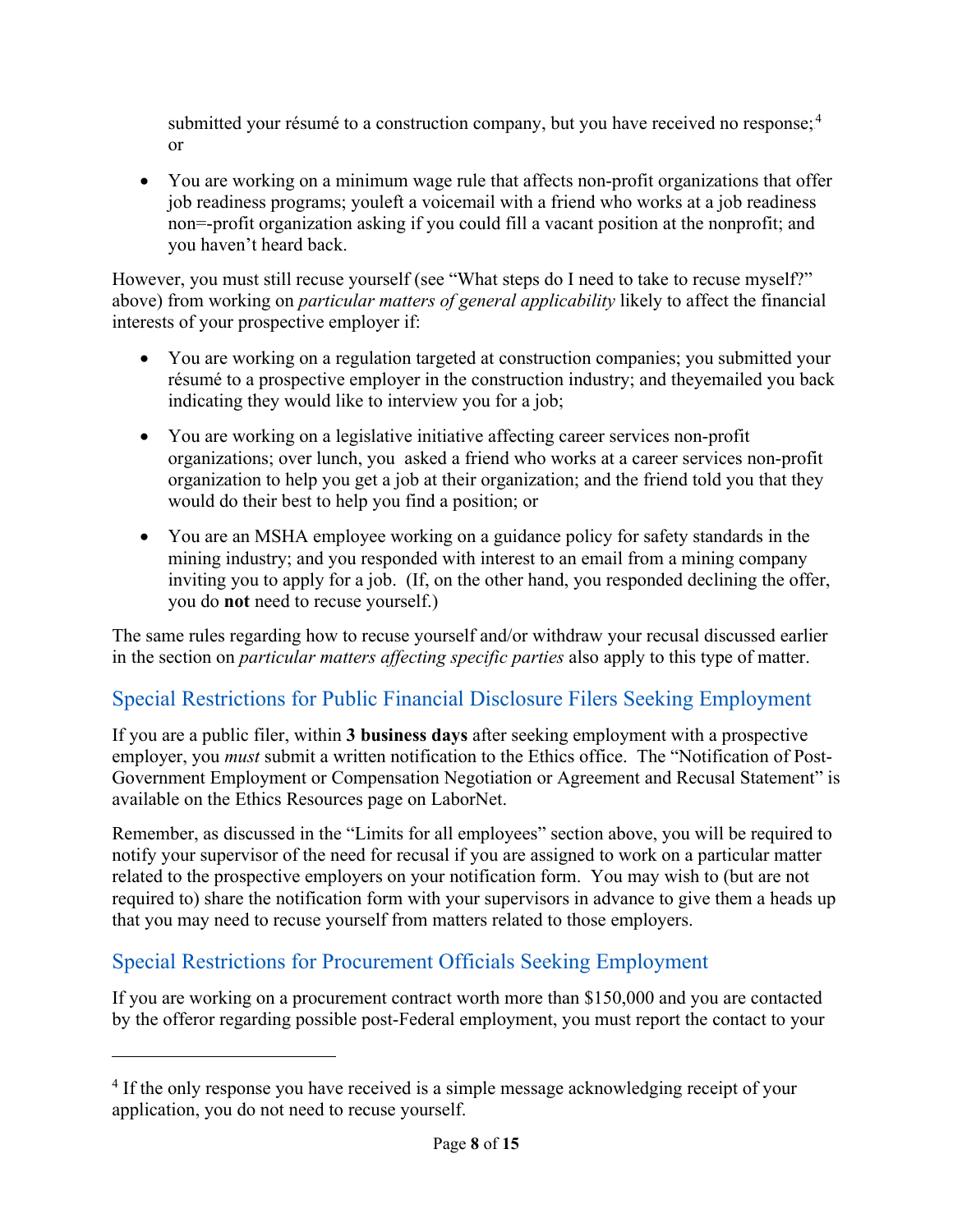supervisor and the Ethics office in writing—*even if* you immediately reject the offer or if you do not intend to follow up or pursue employment with that offeror.

You must also do one of the following in order to continue:

- reject the possibility of non-Federal employment; or
- cease working on the procurement until and unless you obtain agency authorization.<sup>5</sup>

The difference between this rule and the seeking employment rules for all Federal employees is that it has a mandatory reporting requirement.

# <span id="page-8-0"></span>Post-Employment Restrictions

# Restrictions for All Employees

Your ethical obligations do not end when you leave the Department. The following three rules must be observed when you begin working in a new non-Federal position. These rules apply to **all employees** and are extremely important; failure to follow them could subject you to **criminal liability**. These rules do not limit who you can work for after you leave the Federal Government.

## Lifetime Ban on Communications Concerning Matters You Worked On

You may **never** make a *communication or appearance* before a United States entity when:

- The *communication or appearance* is about any *particular matter involving a specific*  party in which you *participated personally and substantially*<sup>6</sup> and in which the United States is a party or has a direct and substantial interest, and
- Your *communication or appearance* is on behalf of another person, with *the intent to influence* the government entity.<sup>7</sup>

#### What are communications and appearances?

*Communications and appearances* include anything involving direct contact, orally or in writing, with the Federal entity. This can include attending a meeting, joining a phone call, representing a client in Federal court, or sending an email/letter.

What is intent to influence?

A *communication or appearance* has an *intent to influence* if it is made for the purpose of

 $7$  18 U.S.C. § 207(a)(1); 5 C.F.R. § 2641.201.

<sup>5</sup> 41 U.S.C. § 2103; 48 C.F.R. § 3.104-3(c).

<sup>&</sup>lt;sup>6</sup> These terms—"particular matter involving a specific party" and "personally and substantially" —have the same meaning whenever used throughout this document. They are defined in the section above on the "seeking employment" rules.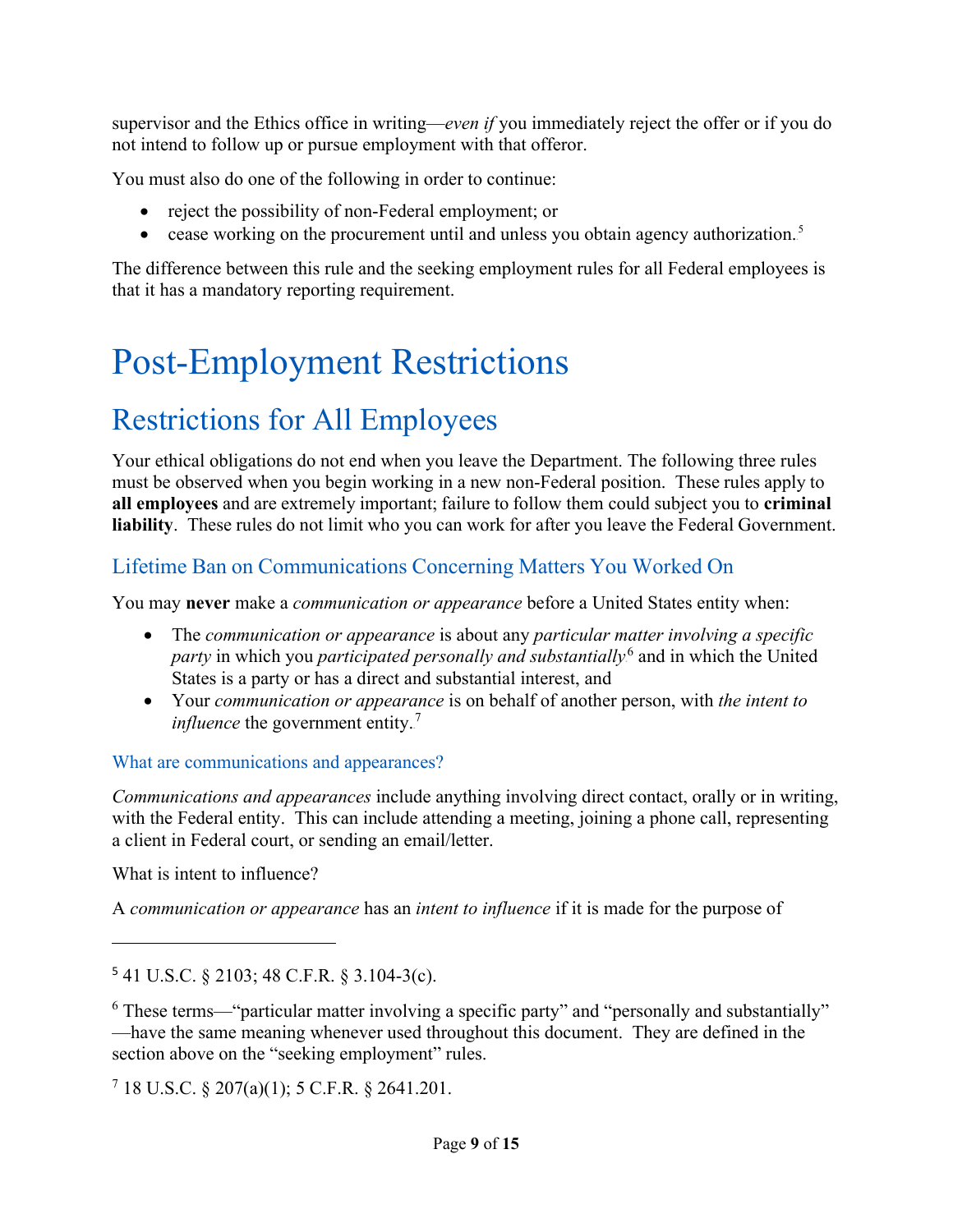seeking a discretionary ruling, benefit, approval, or other action from the Federal government, or is made for the purpose of influencing Federal government action in a matter with an appreciable element of dispute. A *communication or appearance* involving purely social contacts, a request for publicly available documents, or a request for purely factual information would be permissible absent an *intent to influence*. **However, you should be cautious as**  *communications and appearances* **can quickly turn into actions that are prohibited by statute.** For example, "behind the scenes" work for your new employer is **not** prohibited; you can write memos for your employer, prepare talking points, and do internal briefings on matters that may involve the Federal government. However, if you author a report that is submitted to the Federal government and the circumstances indicate that you expected it to be attributed to you, although your name is not actually on the report, that would be impermissible under the rules.<sup>8</sup>

NOTE: Every situation is fact specific, and you should contact the Ethics office if you need more specific guidance. Also, some professions have restrictions on the disclosure of information obtained during the course of a fiduciary relationship. You should check the appropriate licensing authority to determine whether these disclosure limitations are applicable to you.

## Two-Year Ban on Involvement with Matters in Your Area of Official Responsibility

You are banned from making a *communication or appearance* before a United States entity for two years after your termination of Federal service when:

- Your *communication or appearance* relates to any *particular matter involving a specific party* that was pending *under your official responsibility* during your last year of service, and in which the United States is a party or has a direct and substantial interest; and
- Your *communication or appearance* is on behalf of another person with the *intent to influence* the government entity.<sup>9</sup>

This rule is similar to the lifetime ban discussed above, but it has some important differences. The *participate personally and substantially* aspect is replaced by an *official responsibility* requirement, which applies only to *particular matters involving specific parties* pending during your last year of service. Additionally, the ban lasts only two years, insteadof indefinitely. The definitions for *communications and appearances* are the same as in the firstrule.

## What does it mean for a matter to be under your official responsibility?

*Official responsbility* means that you had direct, formal, or actual authority to approve, disapprove, or otherwise direct the Department's actions—in short, that a matter was "on your watch." Generally, this situation arises when someone you supervised worked on a matter. You cannot communicate with or appear before the Department for two years with respect to any particular matter over which you had such responsibility, even if you were not personally and substantially involved with the particular matter in question.

<sup>8</sup> *See* 5 C.F.R. § 2641.201, example 5 to paragraph (d).

 $9$  18 U.S.C. § 207(a)(2); 5 C.F.R. § 2641.202.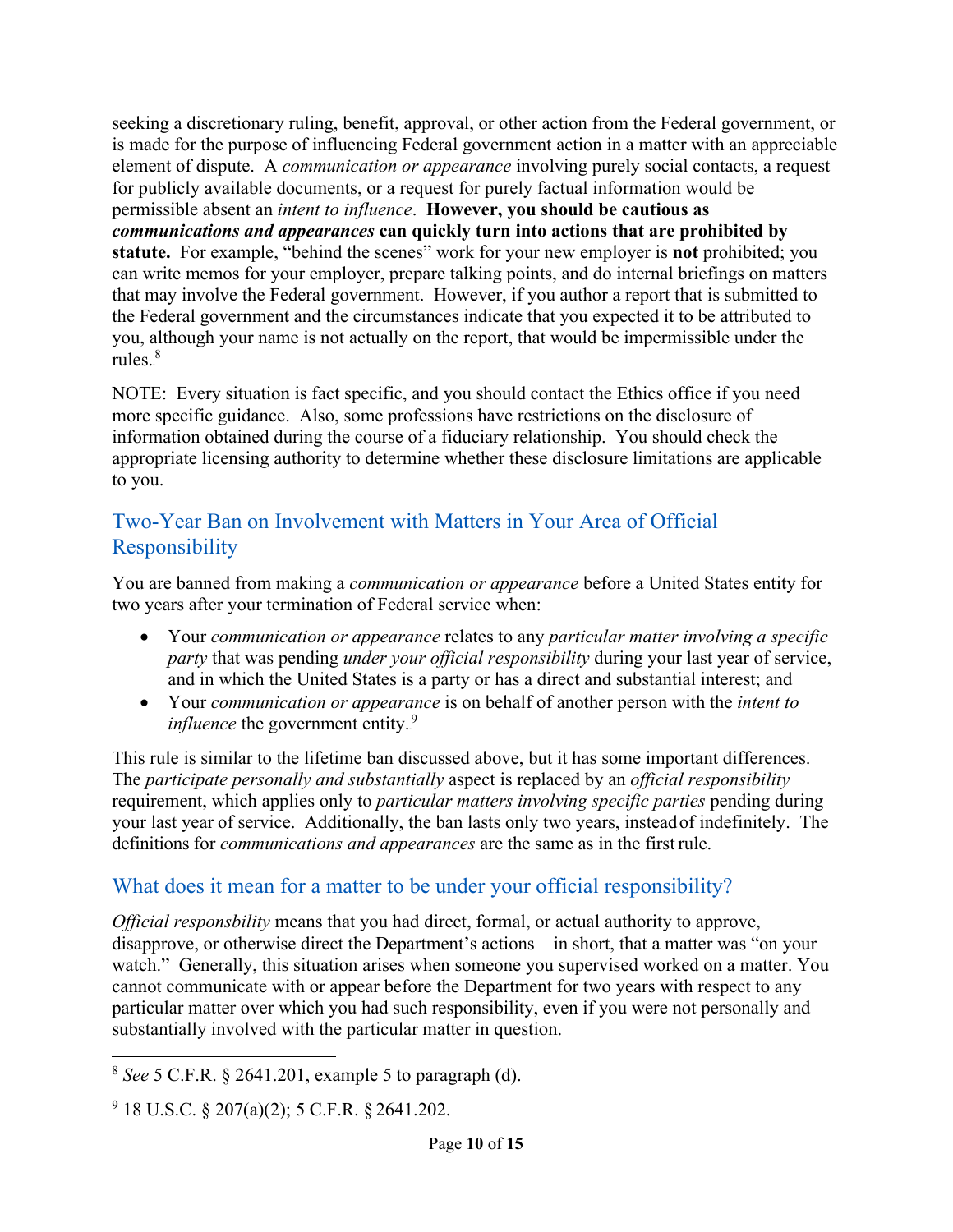## Ban on Use of Nonpublic Information for Trade or Treaty Negotiations

If you personally and substantially participated in ongoing trade or treaty negotiations in your last year of service, you may **never** use *nonpublic information* to represent, advise, or assist someone in those negotiations. $10$ 

## What does non-public information mean?

*Non-public information* includes, among other things, any information held by the Department or any other agency concerning the trade or treaty negotiation you were involved in that would be exempt from disclosure under the Freedom of Information Act. You may **never** use such information to assist another party to the trade or treaty negotiations in question.

## **Exceptions**

There are five exceptions to the above post-employment rules. The post-employment rules **do not apply** if:

- you are carrying out official duties of the United States;
- the Secretary of State certifies that your service to an international organization is in the United States' interest;
- your communications are approved by your former agency as a means of providing scientific or technological information;
- you are providing either factual testimony under oath or expert testimony under court order (see section below on "Touhy Regulations"); or
- you obtain a presidential waiver to work for a government-owned, contractor-operated entity. $^{11}$

## Touhy Regulations

The DOL, like most Federal agencies, has its own rules (also known as *Touhy* rules) governing the use of agency information and personnel in private litigation. If you are served with a subpoena, order, or other demand of a court or other authority that appears to be seeking DOL information in connection with a proceeding to which DOL is not a party, you must notify the appropriate national or regional SOL office and follow that office's instructions. In addition, if a private attorney contacts you to discuss a DOL matter you were involved in, either before or after issuing you a subpoena or demand, you should refer that attorney to the appropriate SOL office and not discuss anything substantive about the matter with the attorney. In cases where it is not clear whether the subpoena or demand is seeking official or personal information, you should consult with the appropriate SOL office before responding.

For questions regarding these regulations, please contact Joe Plick, FOIA and Information Law Counsel, at (202) 693-5527 or [plick.joseph@dol.gov.](mailto:plick.joseph@dol.gov) The Ethics office has created specific guidance for employees serving as an expert witness, available on LaborNet.

 $10$  18 U.S.C. § 207(b); 5 C.F.R. § 2641.203.

<sup>&</sup>lt;sup>11</sup> 5 C.F.R. §§ 2641.201(b), .202(b), .203(b).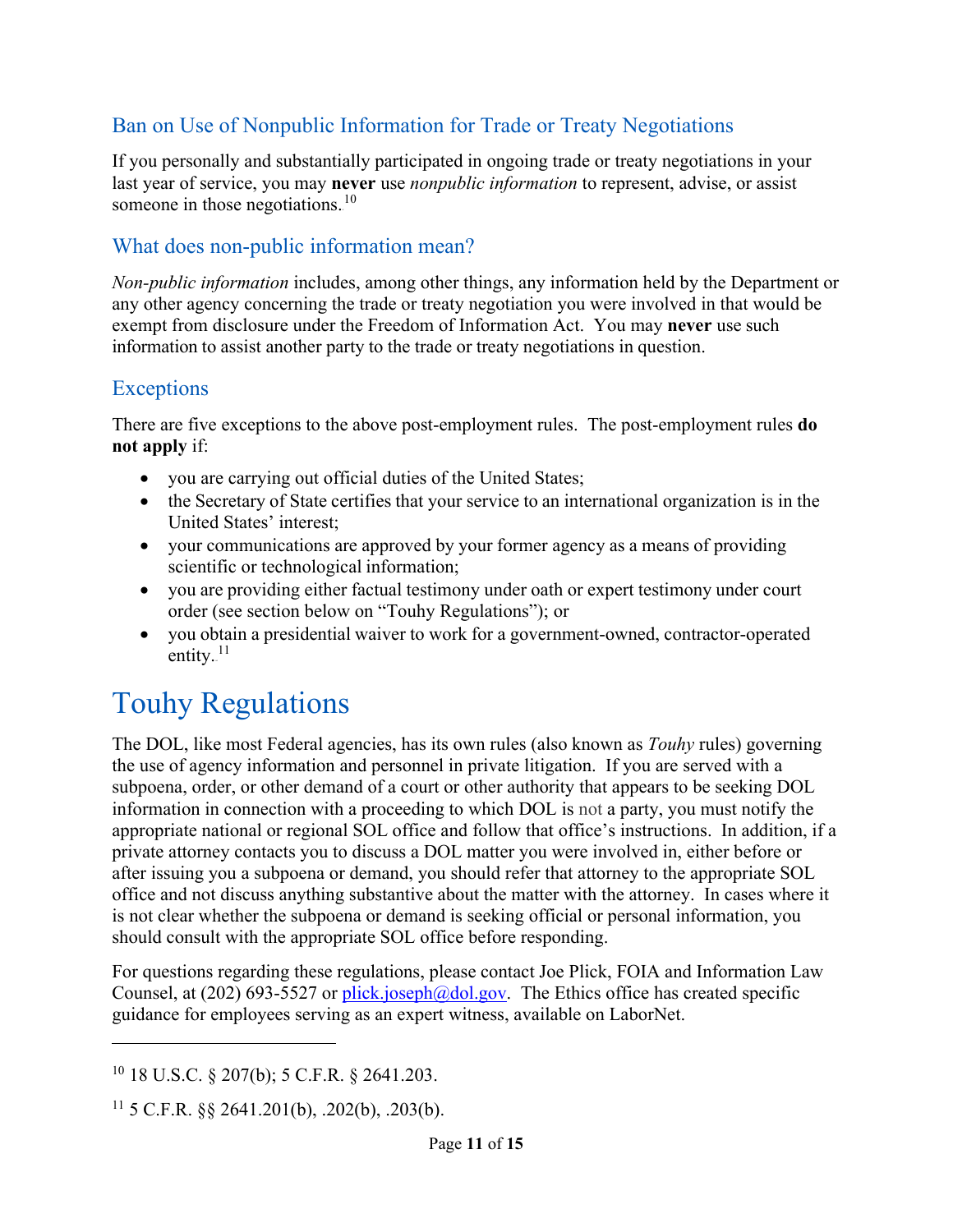# Post-Employment Restrictions on Senior Employees

The rules governing job-seeking activities for senior employees are the same as those that apply to all employees. However, additional post-employment restrictions apply to all senior employees (including political appointees who signed the Ethics Pledge and "very senior" employees).

#### One-Year Ban on Communications with the Department

For one year after leaving the Department, you may not make a communication to or an appearance before the *Department* on behalf of another person with the intent to exert influence on *any matter*.<sup>12</sup> The definitions of *communication and appearance* are the same as discussed above.

The term *any matter* includes matters that the senior employee was not personally and substantially involved in and over which the senior employee did not have official responsibility. As a result, this prohibition is much broader than those that apply to all employees.

Under this specific regulation, the term *Department* may not mean all of DOL. For senior employees in program-focused component agencies, the ban may apply only to communications to or appearances before that particular agency. Consult with the Ethics office for more information.

## One-Year Ban on Assisting Foreign Entities

For one year, you may not represent, aid, or advise foreign entities with the intent to influence any government officials.<sup>13</sup>

#### Exceptions to the One-Year Ban for Senior Employees

The five exceptions to the post-employment rules for all employees are also exceptions to the ban on communicating to or appearing before the Department in *any matter*. In addition, the "*any matter* ban" does not apply if:

- you are an employee of a state or local government;
- you are an employee of an accredited degree-granting institution of higher education, or a hospital or medical research organization; or
- you are representing political candidates or certain political organizations.<sup>14</sup>

## Post-Employment Restrictions on Ethics Pledge Signers

Political appointees in the Biden Administration are required to sign the White House's Ethics

 $12$  18 U.S.C. § 207(c); 5 C.F.R. § 2641.204.

<sup>13</sup> 18 U.S.C. § 207(f); 5 C.F.R. § 2641.206.

 $14$  5 C.F.R. § 2641.204(b).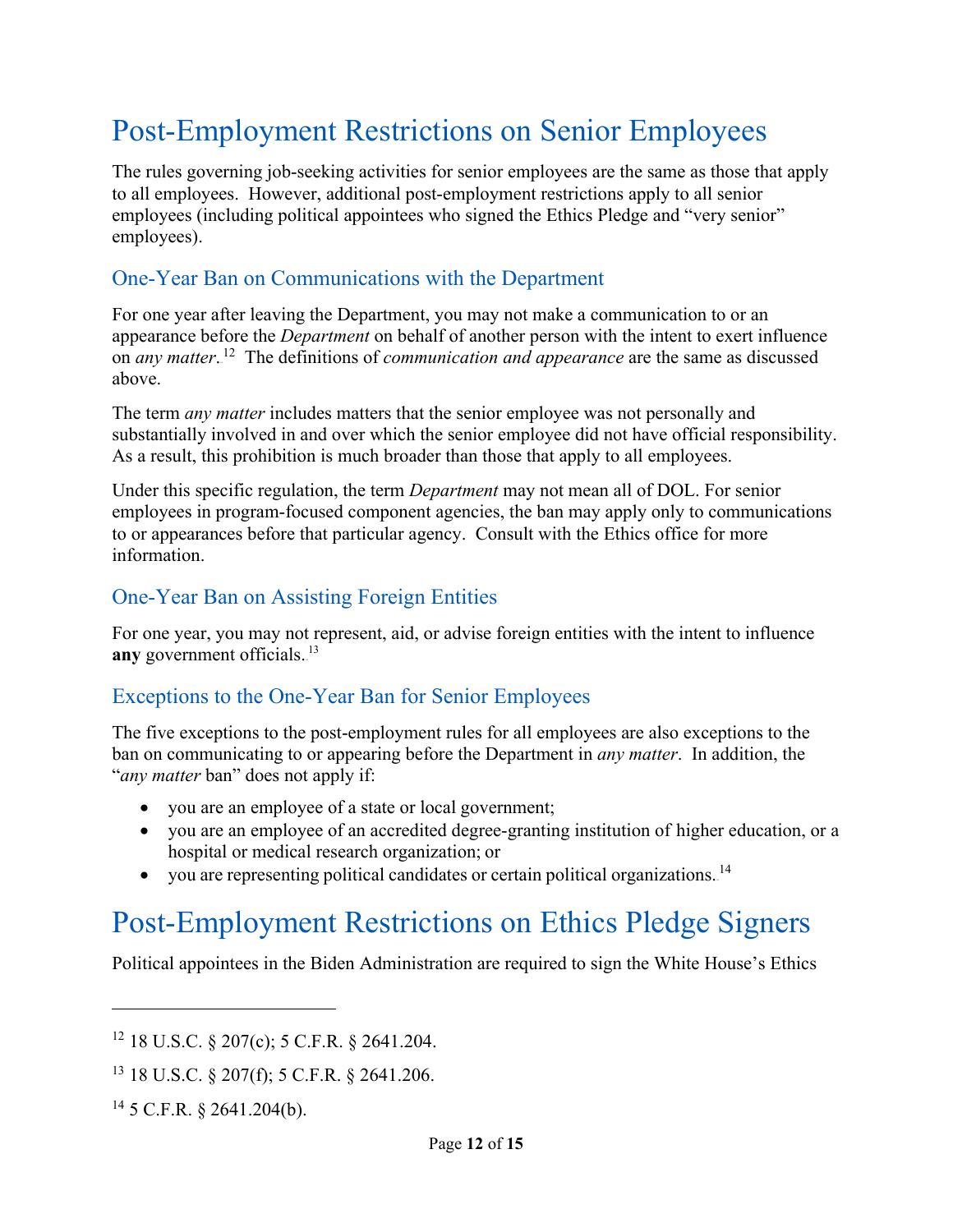Pledge.<sup>15</sup> In addition to the restrictions listed above, pledge signers are further restricted in the following ways discussed below.

## Lobbying During the Administration

You may not lobby the following executive officials regarding *any matter* for the remainder of *the Administration* in which you served or for two years after your federal services ends, whichever is later: the President, the Vice President, any official in the Executive Office of the President, any Executive Schedule official (EL I-V), any uniformed officer at pay grade 0-7 or above, any Schedule C employee, any non-career SES member, or any Senior White House Staff.<sup>16</sup> person appointed by the President to a position under sections  $105(a)(2)(A)$  or (B) of title 3, United States Code, or by the Vice President to a position under sections 106(a)(1)(A) or (B) of title 3.

The term *Administration* refers to all terms of the President in office when you were appointed to your position.

The term *lobby* means act as a registered lobbyist.

This prohibition applies regardless of whether the matter in question is pending before the Department of Labor or another Federal agency. The lobbying ban has no exceptions.

## Additional Restrictions for Senior and Very Senior Employees

Senior and Very Senior Employees who are also Ethics Pledge signers have additional postemployment restrictions. First, the one-year ban on communications back to the agency applicable to all Senior employees is extended to two years. Further, senior and very senior employees are prohibited from materially assisting others in making communications or appearances that they are prohibited from undertaking on their own behalf, from holding themselves out as being available to engage in lobbying activities in support of any such communications or appearances, and from engaging in such lobbying activities for a one year period.

# Post-Employment Restrictions on Very Senior Employees

The only "very senior employee" at the Department is the Secretary of Labor. Thus, in addition to all of the post-employment restrictions that apply to Ethics Pledge signers and senior employees, the restriction discussed in this section applies to the Secretary.

For two years after leaving the Department, a very senior employee may not make any communication to or appearance before a Department employee or an executive schedule employee anywhere in the Executive Branch with the intent to influence such individual(s) on

<sup>15</sup> Exec. Order No. 13989, 86 Fed. Reg. 7029 (Jan. 25, 2021).

<sup>&</sup>lt;sup>16</sup> Id.  $\frac{16}{16}$  2(r) (defining "Senior White House Staff" as a "person appointed by the President to a position under sections  $105(a)(2)(A)$  or (B) of title 3, United States Code, or by the Vice President to a position under sections  $106(a)(1)(A)$  or (B) of title 3.").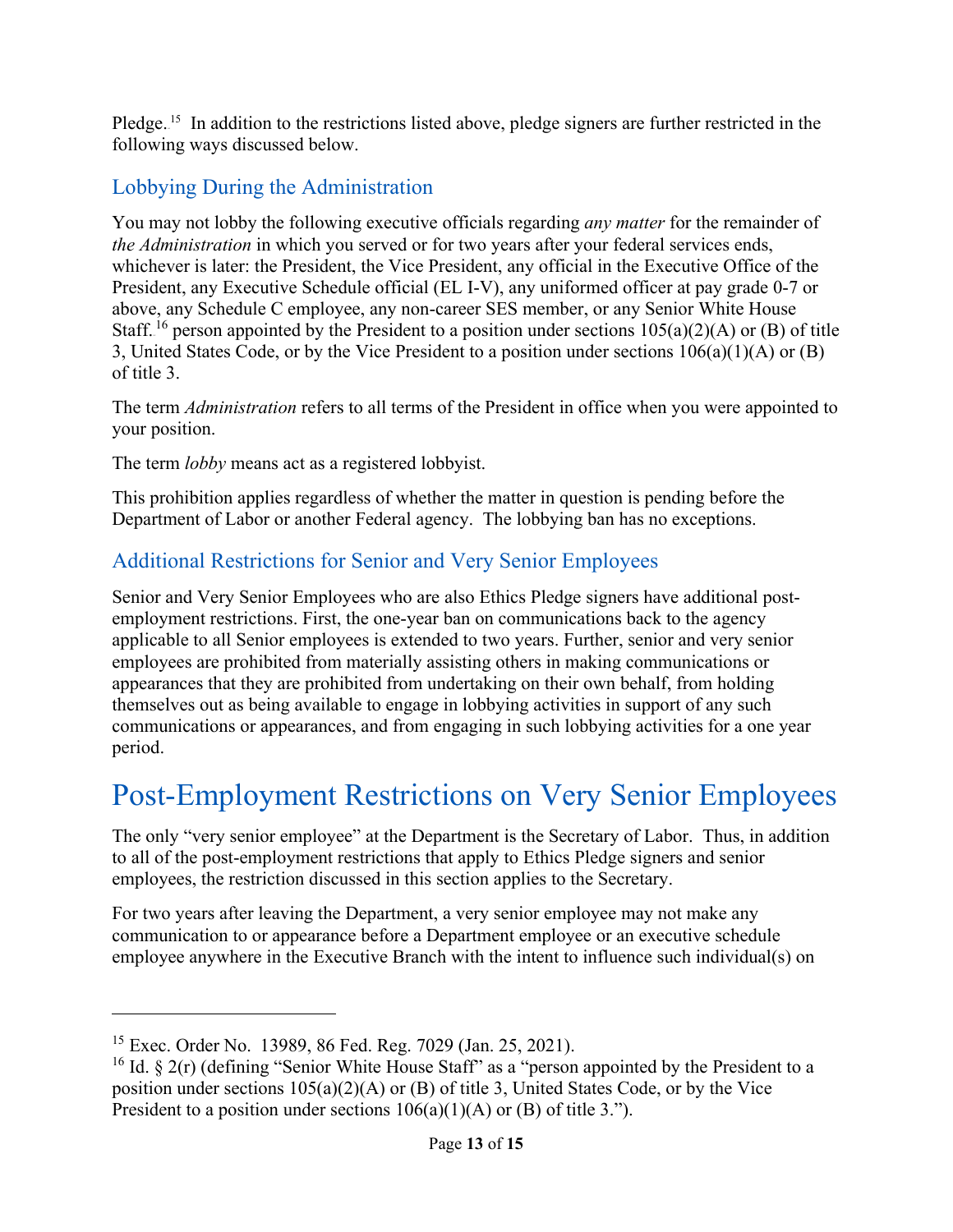any matter.<sup>17</sup> Additionally, under the Ethics Pledge, they are prohibited from materially assisting others in making communications or appearances that they are prohibited from undertaking on their own behalf, from holding themselves out as being available to engage in lobbying activities in support of any such communications or appearances, and from engaging in such lobbying activities for a one year period.<sup>18</sup>

The definitions of *communication*, *appearance*, and *any matter* are the same as used above. The exceptions that apply to the "*any matter* restriction" on senior employees and political employees who took the Ethics Pledge apply to very senior employees as well.

# Special Restrictions on Procurement Officials

Two additional post-employment rules apply to procurement officials, both of which could subject an employee to **criminal liability**.

## Post-Employment Rule on Procurement Information

You may not disclose confidential procurement information prior to the award of the procurement contract to which the information relates.<sup>19</sup> *Confidential procurement information* includes bid or proposal information, as well as source selection criteria.

#### Post-Employment Rule on Compensation

If you have a *specific procurement position* and work on a contract worth over \$10 million, you may not accept any compensation from the contractor on that contract for **one year.**<sup>20</sup>

This is the only post-employment rule that limits **who you can be employed by** after leaving the Federal government. As a result, the rule is limited to the following *specific procurement*  positions:.<sup>21</sup>

- Employees who served as a:
	- o Procuring contracting officer,
	- o Source selection authority,
	- o Member of a source selection evaluation board,
	- o Chief of a financial or technical evaluation team,
	- o Program manager,
	- o Deputy program manager, or
	- o Administrative contracting officer.
- Employees who personally made any of the following decisions:

<sup>17</sup> 8 U.S.C. § 207(d); 5 C.F.R. § 2641.205.

<sup>&</sup>lt;sup>18</sup> Executive Order 13989 at  $\delta$  1(5).

<sup>19</sup> 41 U.S.C. § 2102; 48 C.F.R. § 2.101.

 $20$  41 U.S.C. § 2104; 48 C.F.R. § 3.104-3(d).

 $21$  41 U.S.C. § 2104(a).